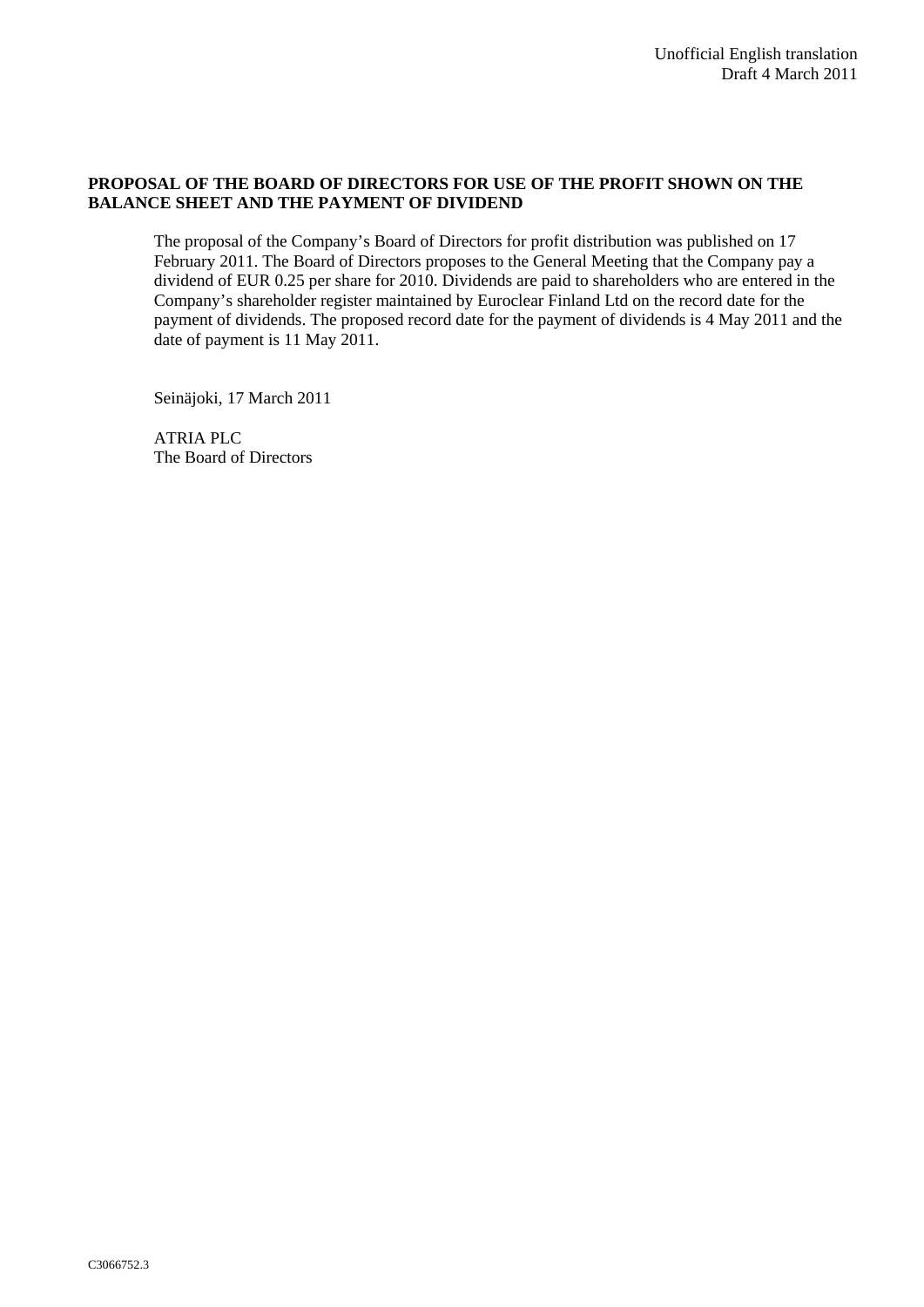## **PROPOSAL OF THE BOARD OF DIRECTORS FOR THE NUMBER OF AUDITORS AND THE AUDITORS**

According to the Articles of Association, the Company shall have a minimum of one and a maximum of four auditors and as many deputy auditors at the most being authorised by the Central Chamber of Commerce. The Board of Directors proposes one auditor be elected for the Company.

The Board of Directors proposes authorised public accounting firm PricewaterhouseCoopers Oy be elected as auditor of the Company until the closing of the next Annual General Meeting. The auditing firm has announced that the auditor in charge of the audit is Authorised Public Accountant Mr Juha Wahlroos.

Seinäjoki, 17 March 2011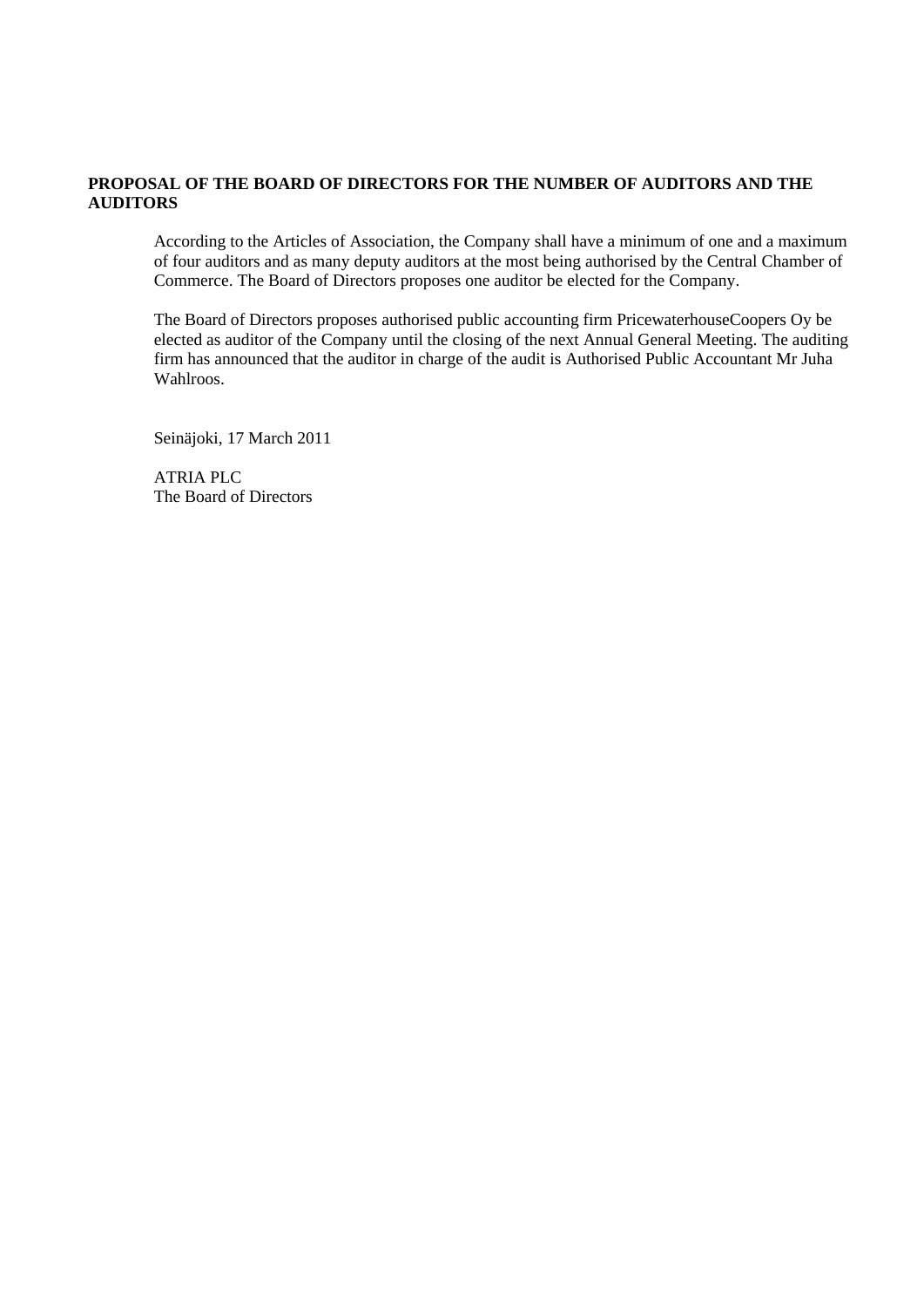## **PROPOSAL BY THE BOARD OF DIRECTORS FOR AUTHORISING THE BOARD OF DIRECTORS TO DECIDE ON THE ACQUISITION OF THE COMPANY'S OWN SHARES**

The Board of Directors proposes that the General Meeting authorise the Board of Directors to decide on the acquisition of a maximum of 2,800,000 of the Company's own Series A shares in one or more instalments with funds belonging to the Company's unrestricted equity, subject to the provisions of the Finnish Companies Act on the maximum amount of treasury shares. The Company's own Series A shares may be acquired for use as consideration in any acquisitions or other arrangements relating to the Company's business, to finance investments, as part of the Company's incentive scheme, to develop the Company's capital structure, to be otherwise further transferred, to be retained by the Company, or to be cancelled.

The shares shall be acquired in a proportion other than that of the shareholders' current shareholdings in the Company in public trading arranged by NASDAQ OMX Helsinki Ltd at the trading price of the moment of acquisition. The shares shall be acquired and paid according to the rules of NASDAQ OMX Helsinki Ltd and Euroclear Finland Ltd.

The Board of Directors is authorised to decide on the acquisition of own shares in all other respects.

It is proposed that the authorisation supersedes the authorisation granted by the Annual General Meeting on 29 April 2010 to the Board of Directors to decide on the acquisition of the Company's own shares and is valid until the closing of the next Annual General Meeting; however, no longer than 30 June 2012.

Seinäjoki, 17 March 2011